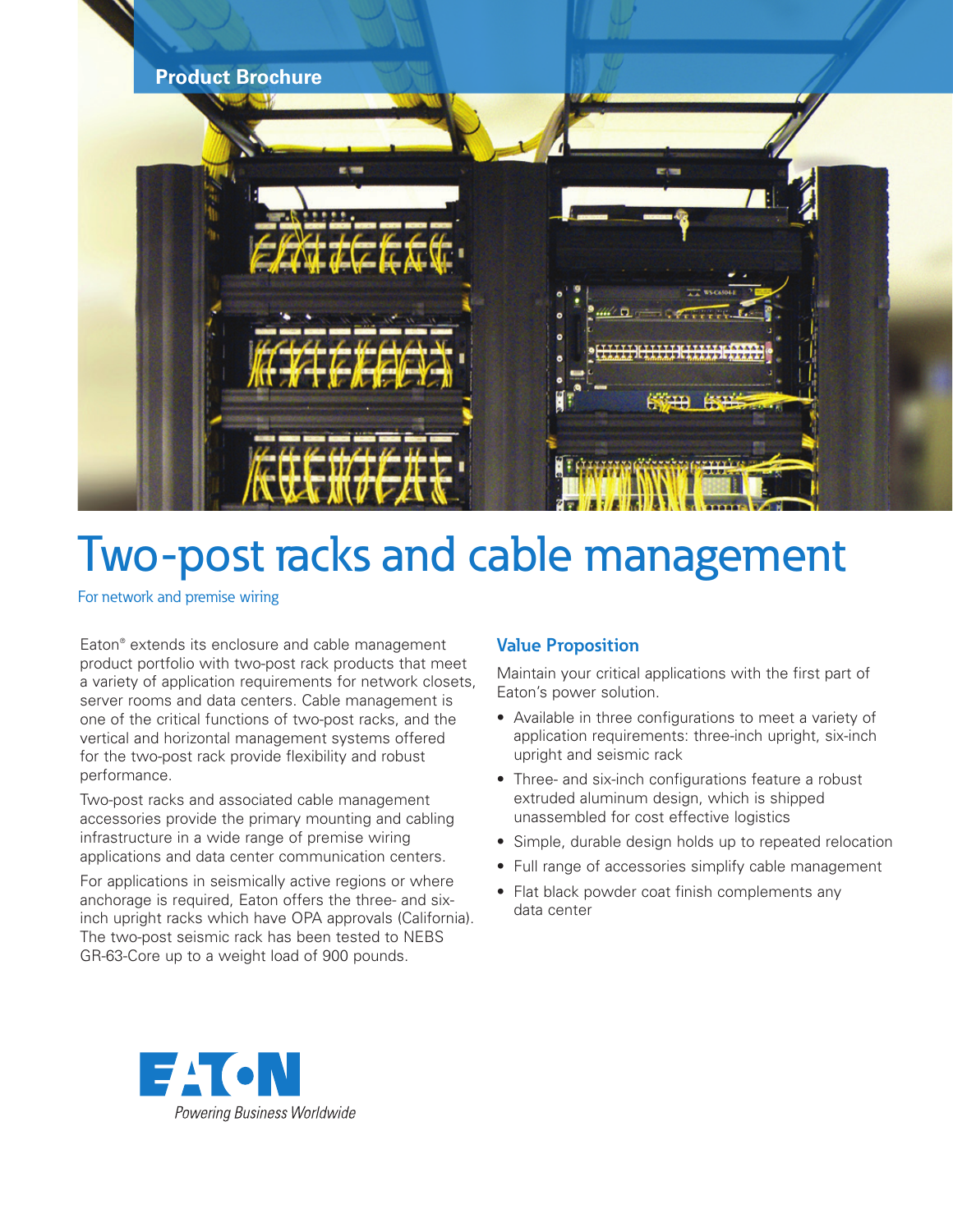# Two-post racks for network and premise wiring applications



**Two-post rack (shown with three-inch uprights) assembles quickly with standard hand tools.**

## **Two-post seismic rack is tested to GR-63-Core shock and vibration to a load of 900 lb.**



# **Features**

|                                                                                           | <b>Two-post rack</b>                                                   | <b>Two-post seismic rack</b>                                                                                 |
|-------------------------------------------------------------------------------------------|------------------------------------------------------------------------|--------------------------------------------------------------------------------------------------------------|
| Three- and six-inch vertical upright configurations                                       |                                                                        |                                                                                                              |
| Knockdown version for ease of shipping                                                    |                                                                        |                                                                                                              |
| Rack assembles quickly with standard hand tools                                           |                                                                        |                                                                                                              |
| Aluminum construction with double top angles for superior rigidity                        | $\bullet$                                                              |                                                                                                              |
| Reinforced dual uprights for rigidity                                                     |                                                                        |                                                                                                              |
| Welded steel construction                                                                 |                                                                        |                                                                                                              |
| Equipment mounting rails are adjustable from three to eight inches                        |                                                                        |                                                                                                              |
| Open top/bottom to maximize cabling options                                               |                                                                        | ٠                                                                                                            |
| Four holes provided for anchoring                                                         |                                                                        |                                                                                                              |
| 84 inches high, 45U for mounting, 19 inches wide                                          |                                                                        |                                                                                                              |
| #12-24 tapped panel mounting holes eliminate the need for cage nuts and simplify assembly |                                                                        |                                                                                                              |
| Conforms to EIA-ECA-310-E                                                                 |                                                                        |                                                                                                              |
| Rack kit includes 30 dog-point combo head mounting screws (Phillips and flat head)        |                                                                        |                                                                                                              |
| Finish: flat black (standard). Special order: Telco Gray (other colors upon request)      |                                                                        |                                                                                                              |
| All U spaces are numbered                                                                 |                                                                        |                                                                                                              |
| UL Listing as communications circuit accessory (UL E171936)                               | ٠                                                                      |                                                                                                              |
| Approvals                                                                                 | Three-inch OPA number: OPA-2426-07<br>Six-inch OPA number: OPS-2427-07 | OPA-2430-07; NEBS GR-63-Core Seismic<br>Zone 4 - 900 lb.; Tested per ICBO AC<br>156 standard - up to 900 lb. |
| Load rating                                                                               | 1,200 lb. static load                                                  | Up to 900 lb.                                                                                                |
| Anchoring                                                                                 | Anchor kit SB588A                                                      | Wedge anchors AWA62350                                                                                       |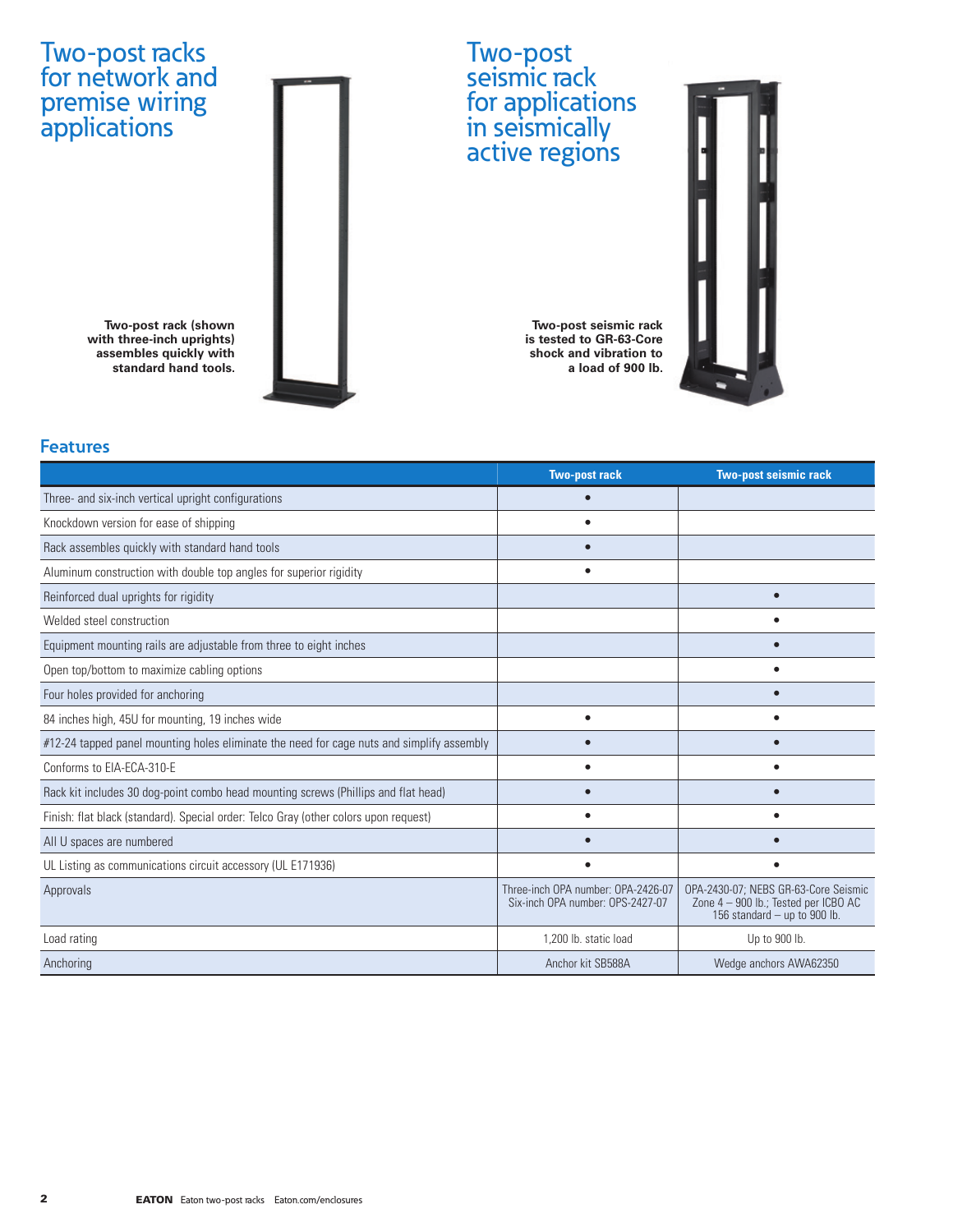# Cable management



# **Vertical cable managers – single- and double-sided**

Vertical cable managers provide cable management between racks. Available as single- or double-sided, hinging removable gates offer quick and easy installation.

Both options feature closely spaced fingers to manage high density cabling on the rack and between racks. Providing cable management at every U height in the rack, the one-piece full length doors allow for quick opening from either side and snap gates keep cabling in place.

| <b>Cable manager feature</b> |       | Single-sided Double-sided |
|------------------------------|-------|---------------------------|
| Vertical cabling section     |       |                           |
| Door                         |       | 2                         |
| Retention gates              |       |                           |
| Push in fasteners            | 25    | 50                        |
| Cable strap mounts           | հ     | 12                        |
| Cable retainer bars          |       | 4                         |
| Mounting hardware            | 1 set | 1 set                     |





# **Accessories**

**Fixed and adjustable ePDU rack support brackets** Mount up to three ePDUs to standard rack upright.

#### **Double shelf**

Supports up to a 200-pound load, ideal for large devices such as monitors or laptops. Requires 4U of mounting space.

#### **Single solid shelf**

Supports up to a 100-pound load, ideal for monitor or laptop storage. Requires 3U of mounting space.

#### **Single vented shelf**

Supports up to a 100-pound load, ideal for monitor or laptop storage. Requires 3U of mounting space.



## **Horizontal rack-mount cable managers**

Horizontal cable managers with snap-on removable doors are available in 1U, 2U and 3U sizes.



## **Finger brackets**

Four-inch finger brackets install directly onto the rack frame to help manage cabling. Fingers align with U designations.



#### **Cable transition trays**

Cable trays provide a support system for cables and raceways, guiding them from rack to rack and over walkways. Our robust trays offer adjustable horizontal cable management for patch cords and jumpers, as well as aluminum construction with rounded waterfall edges.